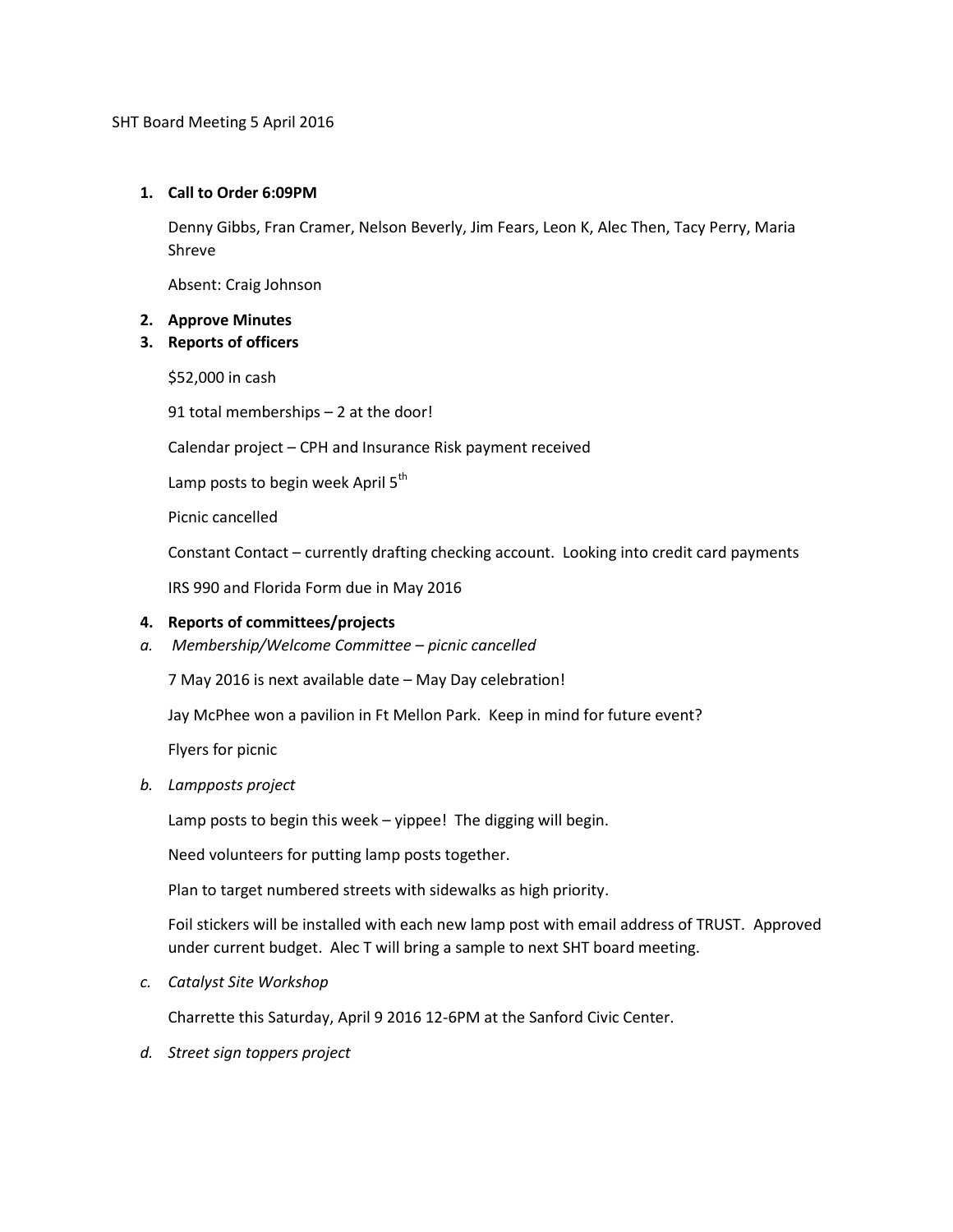Vendor selected is now out of business. Looking for new vendors. Working through getting quotes.

## **Fast Signs direct** –

Medium quoted \$11,000 cut/print/applying (\$109.29/sign)

Large sign \$13,826 cut/print/applying

#### **Cross Roads Unlimited**

Medium – cut only \$1582

Large – cut only \$2716

City has supplied brackets needed. Roughly additional \$1500 cost.

Christine Dalton, HPO City of Sanford – need to go back in from on HPB for updated approval.

Goal is to have toppers in place before tour of homes.

*e. Historic Preservation Awards*

Monday, April 11 – final meeting, tally

4 residential/1 commercial

Denny G will contact Sanford Museum for write ups and history.

Awards at General Meeting

How do we handle former winners that are now in disrepair? Revisit winners 10 years or older?

Alec T to ask Barbi B for banner maker recommendation

Recognizing initial members of Trust – Karen McNeil, Lon Howell, Steve Myers, Lisa Nason, Helen Hickey, Jon and Jami Meeks, Lynette Woodward? Look for potential list?

First Home Tour booklet may be a good start?

Denny G will reach out to Lon Howell and Steve Myers as a start.

Meet the Founders?

Awards have been ordered. Expected in the next week or so.

*f. Member Forum on website*

Let's generate activity!

*g. Holiday Tour of Homes*

Julia Wright Brunson – Rehabilitative Chair for St James AME – contacted Nelson regarding capital renovation project. Potential day tour stop?

Creative ideas welcome!